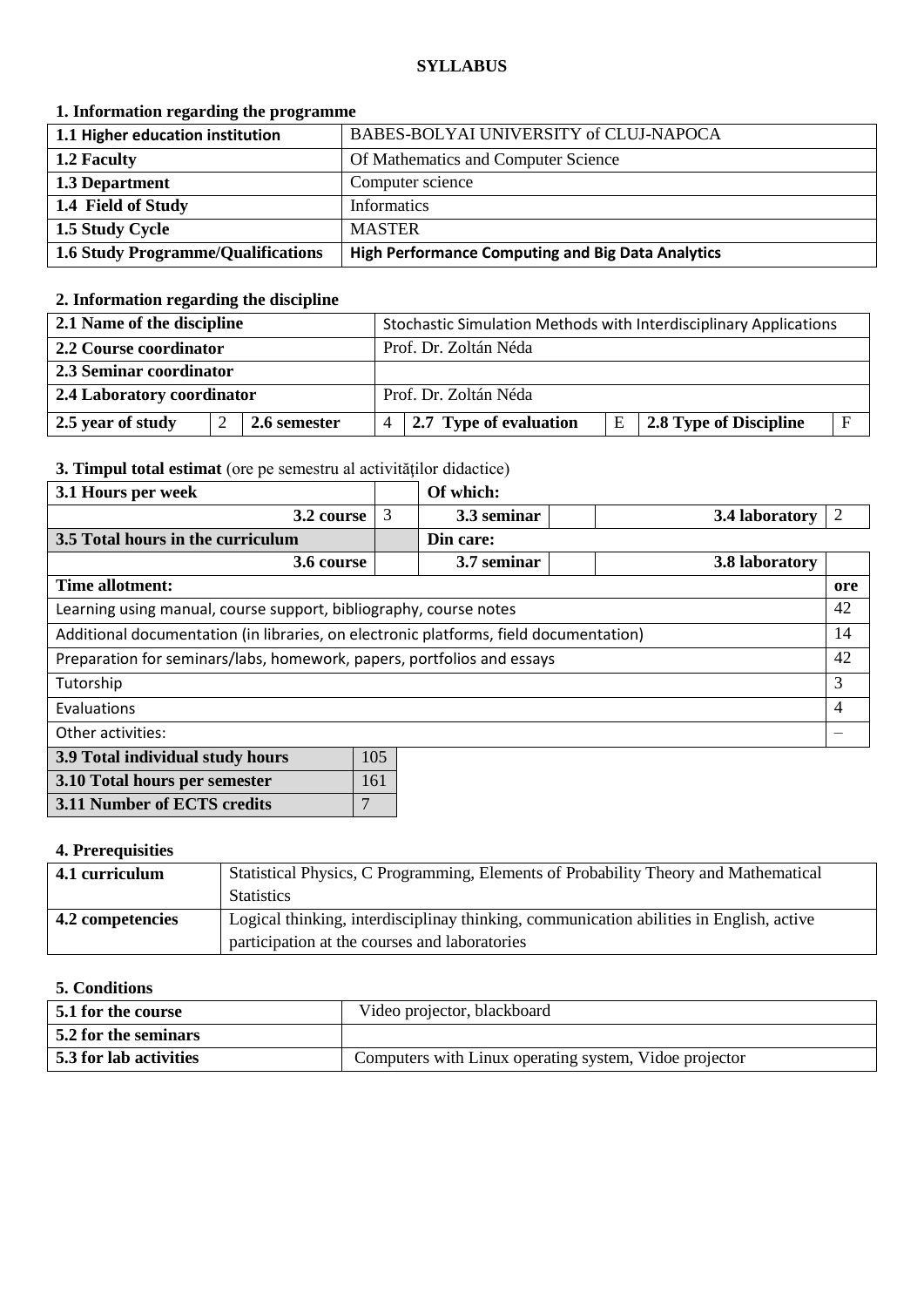## **6. Specific competencies acquired C1.** Capacities for analyzing and synthetizing physical data, capacities for modelling complex phenomena

|              | C2. Working and mastering with software packages for analyzing and processing experimental data. Using C,<br>Python and Mathematica software for modelling complex phenomena. Capacities for using information<br>technologies in describing complex phenomena from physics, biology, chemistry and social sciences.<br>Advanced programming techniques.                                                                                                   |
|--------------|------------------------------------------------------------------------------------------------------------------------------------------------------------------------------------------------------------------------------------------------------------------------------------------------------------------------------------------------------------------------------------------------------------------------------------------------------------|
|              | C3. Trans- and Interdisciplinary thinking.                                                                                                                                                                                                                                                                                                                                                                                                                 |
| Professional | C4. Planning and Performing computer experiments for validating physical models. Abilities for making high<br>performance computations in physics. Capacieties for writing computer codes and running them on modern<br>supercomputers.                                                                                                                                                                                                                    |
|              | C5. Communicating efficiently modern scientific ideas. Presenting in a professional manner results of a<br>research or scientific projects. Capacities for writing scientific publications, to interact and have a scientific<br>debate with Editors and Referees. omunicarea ideilor stiintifice complexe, a concluziilor experimentelor sau a<br>rezultatelor unui proiect științific. Capacities for arguing and defeneding scientific views and ideas. |
|              | CT1. To deal with professional duties efficiently and in a responsible manner, keeping in mind the laws and<br>scientific ethics. Being responsible for the published scientific results and taking all actions for their proper<br>use.                                                                                                                                                                                                                   |
| Transversal  | CT2. Working in an Interdisciplinar environment respecting the professional hierarchy. Having initiative, new<br>ideas and approaches to classical problems. Promoting the dialogue, cooperation and positive attitude in a<br>group. Respecting multicultural environment and helping the others.                                                                                                                                                         |
|              | CT3. Efficient use of information tehnology tools and presentation methods in English. Learning and<br>applying autoevaluation methods, f or keeping the professional training up to date, in agreement with the<br>deminds of the market.                                                                                                                                                                                                                 |

| 7.1 General objective of the discipline  | - a rigorous introduction in MC simulation methods, oriented on       |  |
|------------------------------------------|-----------------------------------------------------------------------|--|
|                                          | interdisciplinary applications.                                       |  |
| 7.2 Specific objective of the discipline | - mastering stohastic simulation methods and physical modelling       |  |
|                                          | - learning to approach modern problems in an interdisciplinary manner |  |
|                                          | - using classical models of physics in approaching interdisciplinary  |  |
|                                          | problems.                                                             |  |
|                                          | - advance programming in C and $C_{++}$                               |  |
|                                          | - an introduction to scientific research                              |  |

# **7. Objectives of the discipline**

## **8. Content**

| 8.1 Course                          | <b>Teaching methods</b> | <b>Observations</b>                         |
|-------------------------------------|-------------------------|---------------------------------------------|
| Computer simulation techniques – an | Problem formulation     | -role of Monte Carlo (MC) simulations       |
| overview                            | Presentation            | in physics                                  |
|                                     | Demonstartations        | - Monte Carlo simulations versus            |
|                                     | Software packages       | Molecular Dynamics (MD) methods             |
|                                     | <b>Discutions</b>       | - the interdisciplinar applicability of the |
|                                     | Movies                  | MC methods                                  |
| <b>Examples of MC simulations</b>   | Problem formulation     | - detailed discussion of two examples of    |
|                                     | Presentation            | MC simulations: simple random walk,         |
|                                     | Demonstartations        | phase transition in a sociological          |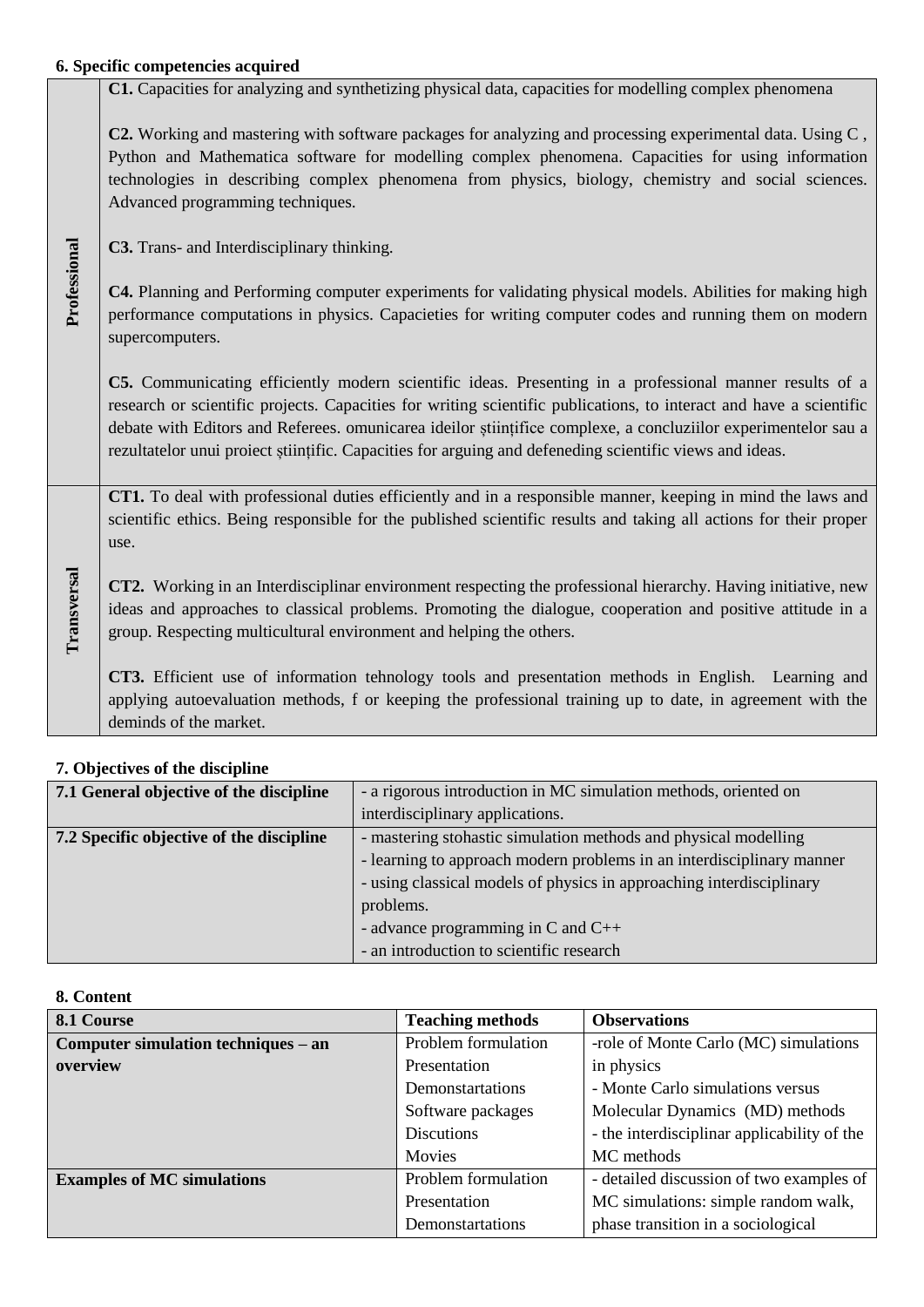|                                                    | Software packages   | system,                                   |
|----------------------------------------------------|---------------------|-------------------------------------------|
|                                                    | <b>Discutions</b>   |                                           |
|                                                    | Movies              |                                           |
| Random number generators                           | Problem formulation | -generating uniformly distributed         |
|                                                    | Presentation        | random numbers                            |
|                                                    | Demonstartations    | -generating random numbers distributed    |
|                                                    | Software packages   | according to an arbitrary distribution    |
|                                                    | <b>Discutions</b>   | -generating random numbers with a         |
|                                                    | Movies              | normal distribution                       |
|                                                    |                     | -testing the random number genrators      |
| <b>Elements of Statistical Physics, Stochastic</b> | Problem formulation | - overview of basic thermodynamics,       |
| <b>Processes and Critical Phenomena</b>            | Presentation        | statistical physics, stochastic processes |
|                                                    | Demonstartations    | and critical phenomena knowledge,         |
|                                                    | Software packages   | needed for the course                     |
|                                                    | <b>Discutions</b>   |                                           |
|                                                    | Movies              |                                           |
| <b>Brownian dynamics</b>                           | Problem formulation | -Langevin equation                        |
|                                                    | Presentation        | -implementing Brownian dyanimcs           |
|                                                    | Demonstartations    | -examples                                 |
|                                                    | Software packages   |                                           |
|                                                    | <b>Discutions</b>   |                                           |
|                                                    | Movies              |                                           |
| <b>Monte Carlo integration</b>                     | Problem formulation | - straightforward sampling                |
|                                                    | Presentation        | -reducing the error: important sampling   |
|                                                    | Demonstartations    | -advantages of important sampling for     |
|                                                    | Software packages   | high dimensional integrals                |
|                                                    | <b>Discutions</b>   |                                           |
|                                                    | Movies              |                                           |
| The Ising model                                    | Problem formulation | -history of the Ising model               |
|                                                    | Presentation        | -phase transition in the Ising model      |
|                                                    | Demonstartations    | -exact solution in 1D                     |
|                                                    | Software packages   | -mean-field solution                      |
|                                                    | <b>Discutions</b>   | -critical behavior                        |
|                                                    | Movies              | -known and unknown issues                 |
| Metropolis and Glauber MC for the Ising            | Problem formulation | -important sampling and Markov chains     |
| model                                              | Presentation        | for statistical physics integrals         |
|                                                    | Demonstartations    | -detailed balance                         |
|                                                    | Software packages   | -Metropolis method                        |
|                                                    | <b>Discutions</b>   | -Glauber method                           |
|                                                    | Movies              | -application for the ising model          |
| The BKL or kinetic MC method                       | Problem formulation | - problems with the Metropolis and        |
|                                                    | Presentation        | Glauber methods                           |
|                                                    | Demonstartations    | - noniform time-update                    |
|                                                    | Software packages   | - grain-growth                            |
|                                                    | <b>Discutions</b>   | - kinetic MC techniques and               |
|                                                    | Movies              | interdisciplinary applications            |
| <b>Cluster MC methods</b>                          | Problem formulation | -crtitical slowing down                   |
|                                                    | Presentation        | -dynamic exponent                         |
|                                                    | Demonstartations    | -Swendsen and Wang algorithm              |
|                                                    | Software packages   | -Wolf algorithm                           |
|                                                    | <b>Discutions</b>   |                                           |
|                                                    | Movies              |                                           |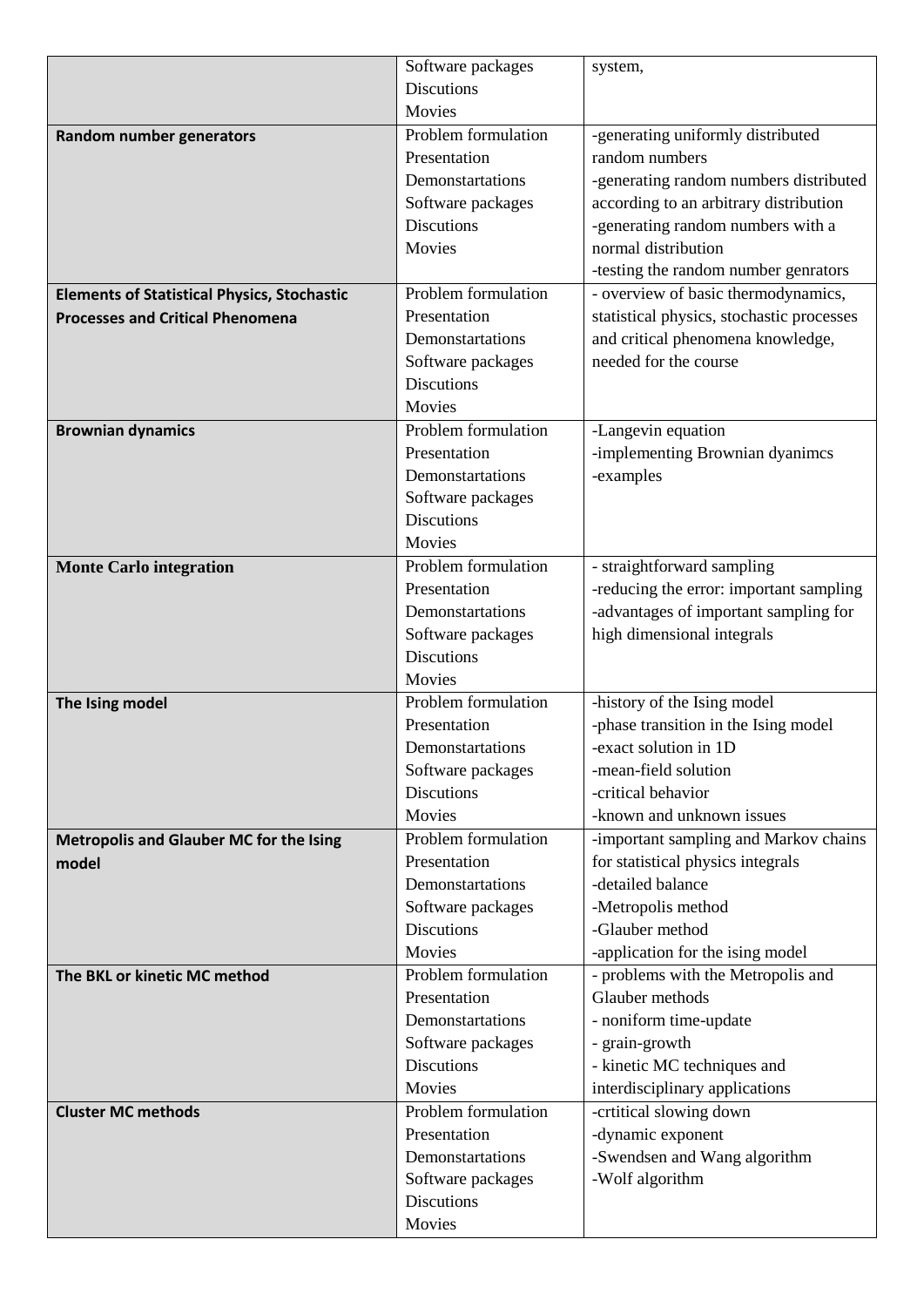| The histogram MC method and the            | Problem formulation | -fluctuation of the energy and       |
|--------------------------------------------|---------------------|--------------------------------------|
| microcanonical MC method                   | Presentation        | magnetization                        |
|                                            | Demonstartations    | -determining relevant quantities at  |
|                                            | Software packages   | different temperatures               |
|                                            | <b>Discutions</b>   | - the demon algorithm                |
|                                            | Movies              | - determining the temperature of the |
|                                            |                     | microcanonical simulation            |
| <b>Quantum Monte Carlo methods</b>         | Problem formulation | -elements of quantum statistics      |
|                                            | Presentation        | -quantum statistical models          |
|                                            | Demonstartations    | -the Trotter-Suzuki transformation   |
|                                            | Software packages   | -QMC method for 1D interacting       |
|                                            | <b>Discutions</b>   | fermions                             |
|                                            | Movies              |                                      |
| <b>MC simulation of Frustrated Systems</b> | Problem formulation | -spin-glasses                        |
|                                            | Presentation        | -NP hard and NP complete problems    |
|                                            | Demonstartations    | -simulated annealing                 |
|                                            | Software packages   | -extremal optimization               |
|                                            | <b>Discutions</b>   | -other heuristic methods             |
|                                            | Movies              |                                      |
| Interdisciplinary application of the MC    | Problem formulation | -applications in materials science,  |
| methods                                    | Presentation        | biophysics, economics, sociology and |
|                                            | Demonstartations    | biology.                             |
|                                            | Software packages   |                                      |
|                                            | <b>Discutions</b>   |                                      |
|                                            | Movies              |                                      |

#### **Bibliography**

1. Z. Neda: Stochastic simulations in physics with interdisciplinary applications, http://www.phys.ubbcluj.ro/~zneda/edu/mc.htm

2. Z. Neda: Stochasztikus szimulacios modszerek a fizikaban (Erdelyi Tankonyvtanacs, 1998). accesibil in numar mare la biblioteca Facultăţii de Fizică

3. H. Gould and J. Tobochnik Introduction to Computer Simulation Methods and applications in physics (Addison-Wesley, 1996). Accesibil pentru studenţi pe pagina de web a cursului în format PDF.

4.A. MacKinnon: Computational Physics online course

(http://b.sst.ph.ic.ac.uk/~angus/Lectures/compphys/compphys.html)

5.F. Bagnoli: Introduction to Cellular Automata (cond-mat/9810012; http:arxiv.org, 1998)

6.David Landau and Kurt Binder: A guide to Monte Carlo Simulations in Statistical

Physics, Cambridge Univ. Press, 2004 (disponibil la titular curs)

| 8.3 Laboratory                             | <b>Teaching methods</b> | <b>Observations</b>                    |
|--------------------------------------------|-------------------------|----------------------------------------|
| Organization aspects                       | Explanations            | [1] coresponding links                 |
|                                            | <b>Presentations</b>    |                                        |
| The C programming language, some basic     | <b>Discussions</b>      |                                        |
| facts                                      | Problem formulation     |                                        |
|                                            | Individual work         |                                        |
| Linux operational system, some basic facts | Programming             |                                        |
|                                            |                         |                                        |
|                                            |                         |                                        |
| - research projects                        | Explanations            | [1] coresponding links and programs in |
|                                            | Presentations           | C                                      |
| - scientific papers that will be discussed | <b>Discussions</b>      |                                        |
|                                            | Problem formulation     |                                        |
| - computational study of the random walk   | Individual work         |                                        |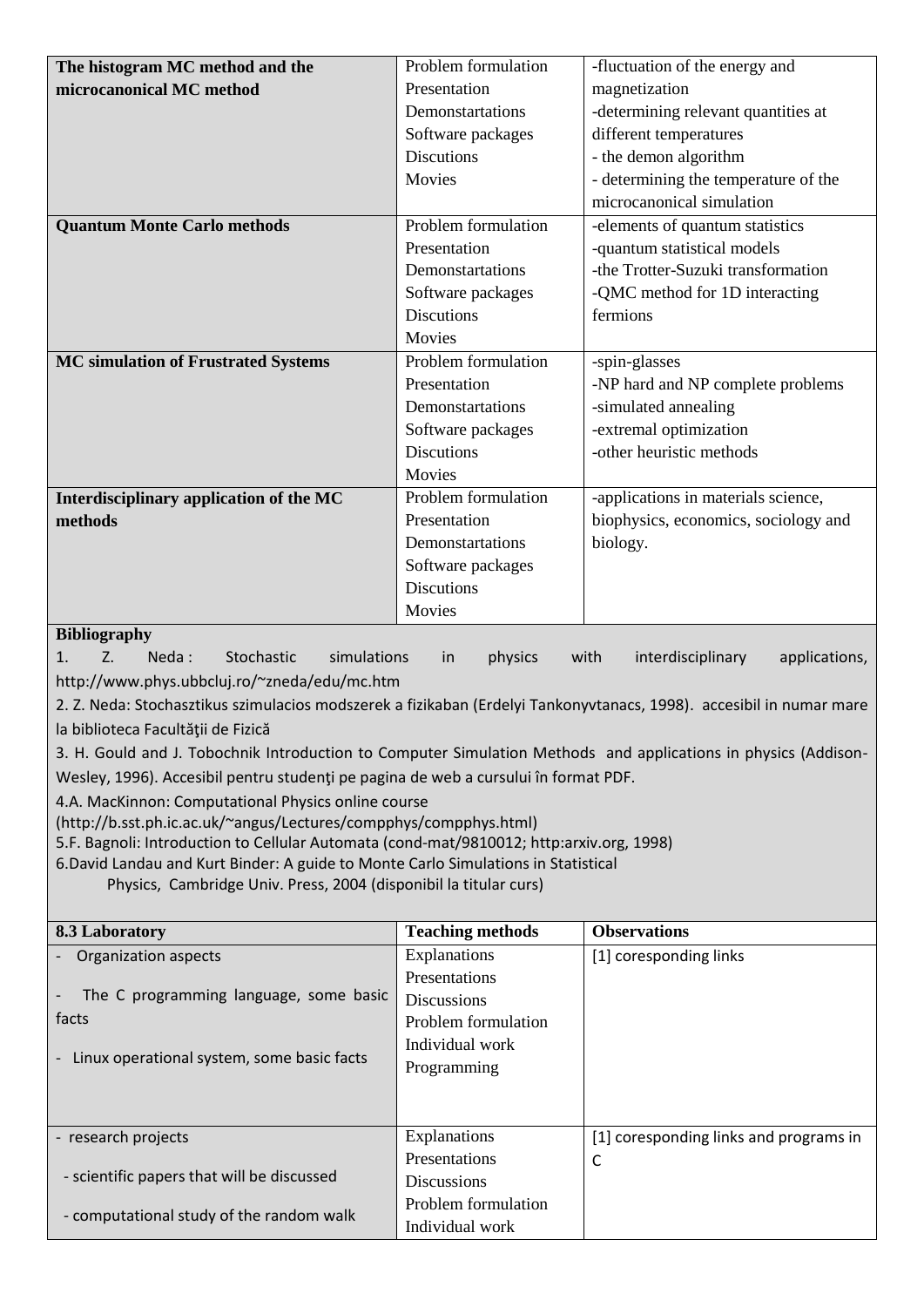|                                                      | Programming                            |                                        |
|------------------------------------------------------|----------------------------------------|----------------------------------------|
|                                                      |                                        |                                        |
| programming the projects and presentations           | Explanations<br>Presentations          | [1] coresponding links and programs in |
| - computational study of phase transition in a       | <b>Discussions</b>                     | C                                      |
| two-state interacting systems                        | Problem formulation                    |                                        |
|                                                      | Individual work                        |                                        |
|                                                      | Programming                            |                                        |
|                                                      |                                        |                                        |
| of<br>pseudo-random<br>working<br>number             | Explanations                           | [1] coresponding links and programs in |
| generators                                           | Presentations                          | $\mathsf C$                            |
|                                                      | <b>Discussions</b>                     |                                        |
| pseudo-random<br>number<br>-testing<br>the           | Problem formulation                    |                                        |
| generators                                           | Individual work                        |                                        |
|                                                      | Programming                            |                                        |
| generating random numbers with non-                  | Explanations                           | [1] coresponding links and programs in |
| uniform distribution                                 | Presentations                          | C                                      |
|                                                      | <b>Discussions</b>                     |                                        |
| - discussing novel scientific works related to       | Problem formulation                    |                                        |
| Monte Carlo methods                                  | Individual work                        |                                        |
|                                                      | Programming                            |                                        |
|                                                      |                                        |                                        |
| - studying the Brownian dynamics                     | Explanations                           | [1] coresponding links and programs in |
|                                                      | Presentations                          | C                                      |
| - studying stohastic resonance with molecular        | <b>Discussions</b>                     |                                        |
| dynamics                                             | Problem formulation                    |                                        |
| - discussing novel scientific works related to       | Individual work                        |                                        |
| Monte Carlo methods                                  | Programming                            |                                        |
| The<br>Carlo<br>integration<br>with<br>Monte         | Explanations                           | [1] coresponding links and programs in |
| straightforward and important sampling               | Presentations                          | C                                      |
|                                                      | Discussions                            |                                        |
| - calculating the number PI with MC methods.         | Problem formulation                    |                                        |
| - individual discussions with the students on        | Individual work                        |                                        |
| their chosen research projects.                      | Programming                            |                                        |
|                                                      |                                        |                                        |
| - computational study of the 2D and 3D Ising         | Explanations                           | [1] coresponding links and programs in |
| model.                                               | Presentations                          | C                                      |
| - discussing novel scientific works related to       | Discussions                            |                                        |
| Monte Carlo methods                                  | Problem formulation<br>Individual work |                                        |
|                                                      | Programming                            |                                        |
| - individual discussions with the students on        |                                        |                                        |
| their chosen research projects.                      |                                        |                                        |
| - finite size effects in the MC studies of the Ising | Explanations                           | [1] coresponding links and programs in |
| model.                                               | Presentations                          | $\mathsf C$                            |
|                                                      | <b>Discussions</b>                     |                                        |
| - discussing novel scientific works related to       | Problem formulation                    |                                        |
| Monte Carlo methods.                                 | Individual work                        |                                        |
|                                                      | Programming                            |                                        |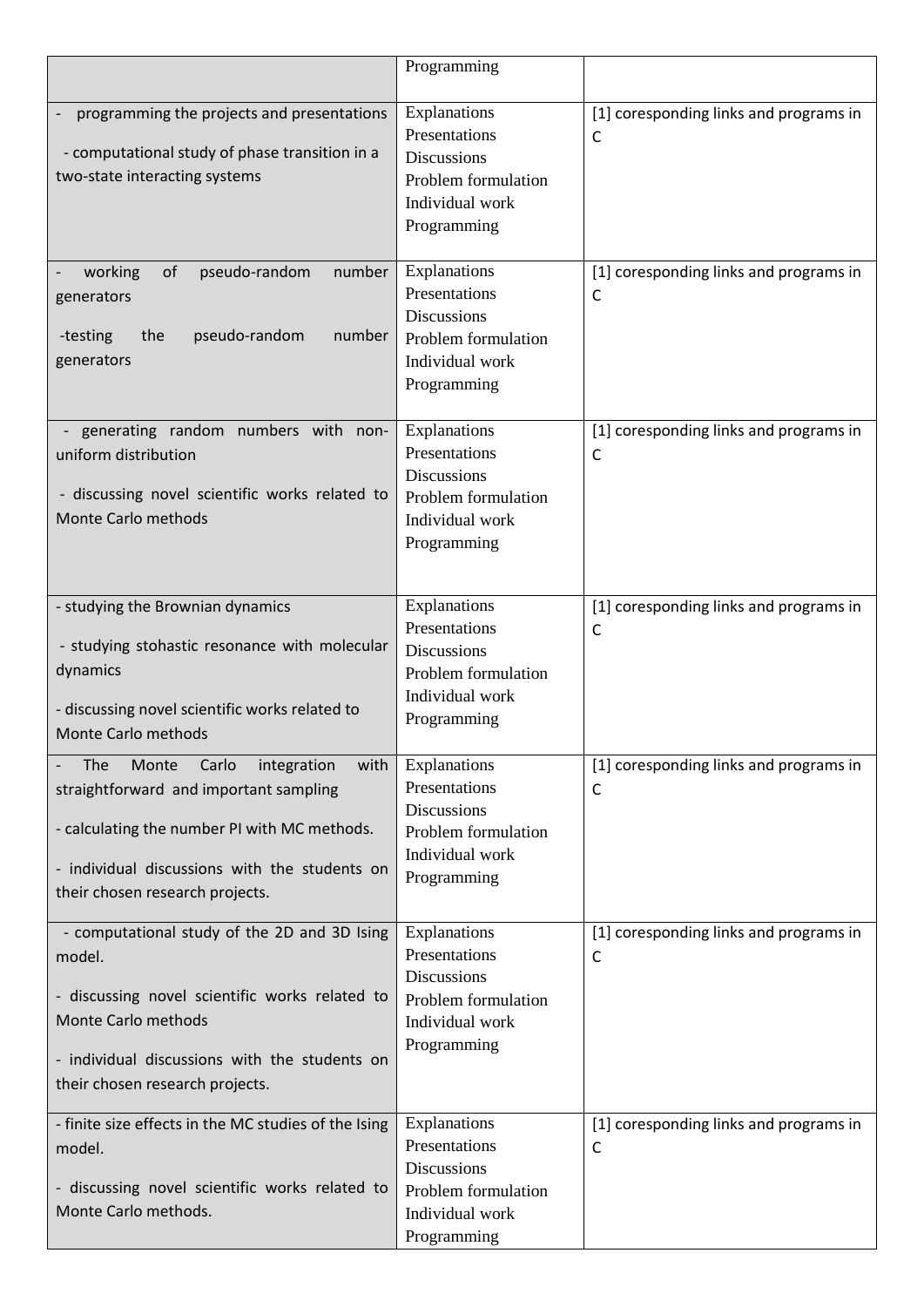| - individual discussions with the students on                                                                                      |                                                     |                                             |  |
|------------------------------------------------------------------------------------------------------------------------------------|-----------------------------------------------------|---------------------------------------------|--|
| their chosen research project.                                                                                                     |                                                     |                                             |  |
| - simulating the Potts model with q states at<br>low temperatures (the BKL Monte Carlo<br>method)                                  | Explanations<br>Presentations<br><b>Discussions</b> | [1] coresponding links and programs in<br>C |  |
|                                                                                                                                    | Problem formulation                                 |                                             |  |
| - simulationg the dynamics of atoms deposited                                                                                      | Individual work                                     |                                             |  |
| on surfaces.                                                                                                                       | Programming                                         |                                             |  |
| - discussing novel scientific works related to                                                                                     |                                                     |                                             |  |
| Monte Carlo methods.                                                                                                               |                                                     |                                             |  |
| - individual discussions with the students on                                                                                      |                                                     |                                             |  |
| their chosen research project.                                                                                                     |                                                     |                                             |  |
| - studying 2D and 3D Ising models with the                                                                                         | Explanations                                        | [1] coresponding links and programs in      |  |
| Swendsen and Wang and Wolf dynamics.                                                                                               | Presentations                                       | C                                           |  |
|                                                                                                                                    | <b>Discussions</b>                                  |                                             |  |
| -discussing novel scientific works related to                                                                                      | Problem formulation                                 |                                             |  |
| Monte Carlo methods.                                                                                                               | Individual work                                     |                                             |  |
| - individual discussions with the students on                                                                                      | Programming                                         |                                             |  |
| their chosen research project.                                                                                                     |                                                     |                                             |  |
| - Studying 2D and 3D Ising problems with the                                                                                       | Explanations                                        | [1] coresponding links and programs in      |  |
| histogram MC method. The microcanonical MC                                                                                         | Presentations                                       | C                                           |  |
| method.                                                                                                                            | <b>Discussions</b>                                  |                                             |  |
| - discussing novel scientific works related to                                                                                     | Problem formulation<br>Individual work              |                                             |  |
| Monte Carlo methods.                                                                                                               | Programming                                         |                                             |  |
|                                                                                                                                    |                                                     |                                             |  |
| - individual discussions with the students on                                                                                      |                                                     |                                             |  |
| their chosen research project.                                                                                                     |                                                     |                                             |  |
| Presentation of individual research projects (I)                                                                                   | Presentations                                       |                                             |  |
| Presentation of individual research projects(II)                                                                                   | Presentations                                       |                                             |  |
| <b>References</b><br>Z.<br>Neda:<br>Stochastic<br>simulations<br>physics<br>with<br>interdisciplinary<br>applications,<br>in<br>1. |                                                     |                                             |  |
| http://www.phys.ubbcluj.ro/~zneda/edu/mc.htm                                                                                       |                                                     |                                             |  |
|                                                                                                                                    |                                                     |                                             |  |

## **9. Corroborating the content of the discipline with the expectations of the epistemic community, professional associations and representative employers within the field of the program**

The syllabus and the studied material is in agreement with similar courses from other universities in Romania and abroad. For helping the integration with the deminds of the work-force market, the syllabus was harmonized with the deminds of the pre-university and university educations, of those of research institutes and the business sector.

### **10. Evaluation**

| <b>Type of activity</b> | 10.1 Evaluation criteria           | <b>10.2 Evaluation</b> | 10.3 Percent in the final grade |
|-------------------------|------------------------------------|------------------------|---------------------------------|
|                         |                                    | method                 |                                 |
| <b>10.4 Course</b>      | knowledge of the tought material   | Exam                   | 55%                             |
|                         | application of the tought material |                        |                                 |